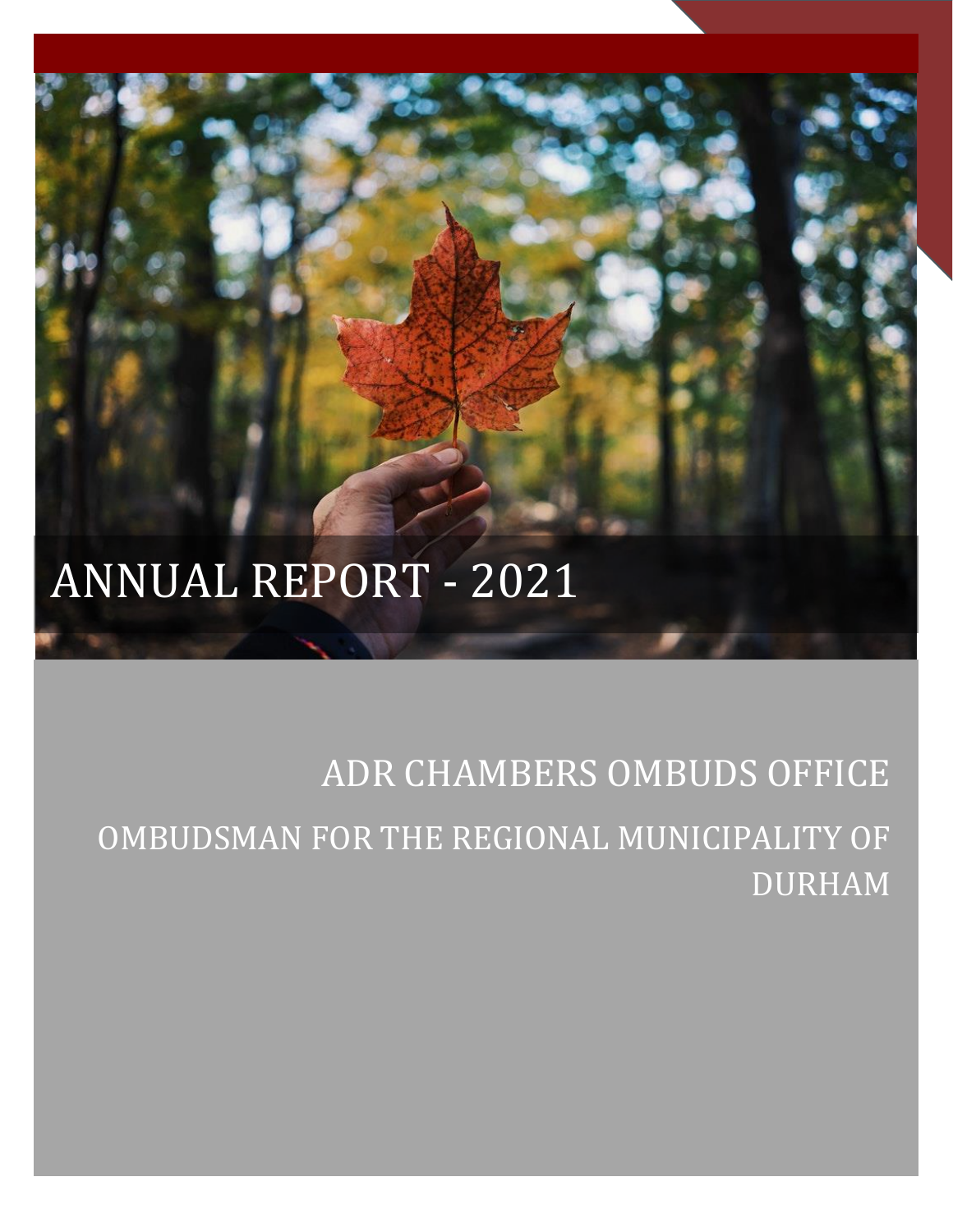### TABLE OF CONTENTS

| <b>MESSAGE FROM THE OMBUDSMAN</b> |   |
|-----------------------------------|---|
| ADR CHAMBERS OMBUDS OFFICE TEAM   |   |
| WHAT WE DO                        |   |
| <b>2021 COMPLAINTS</b>            | - |
| <b>STATISTICS</b>                 |   |

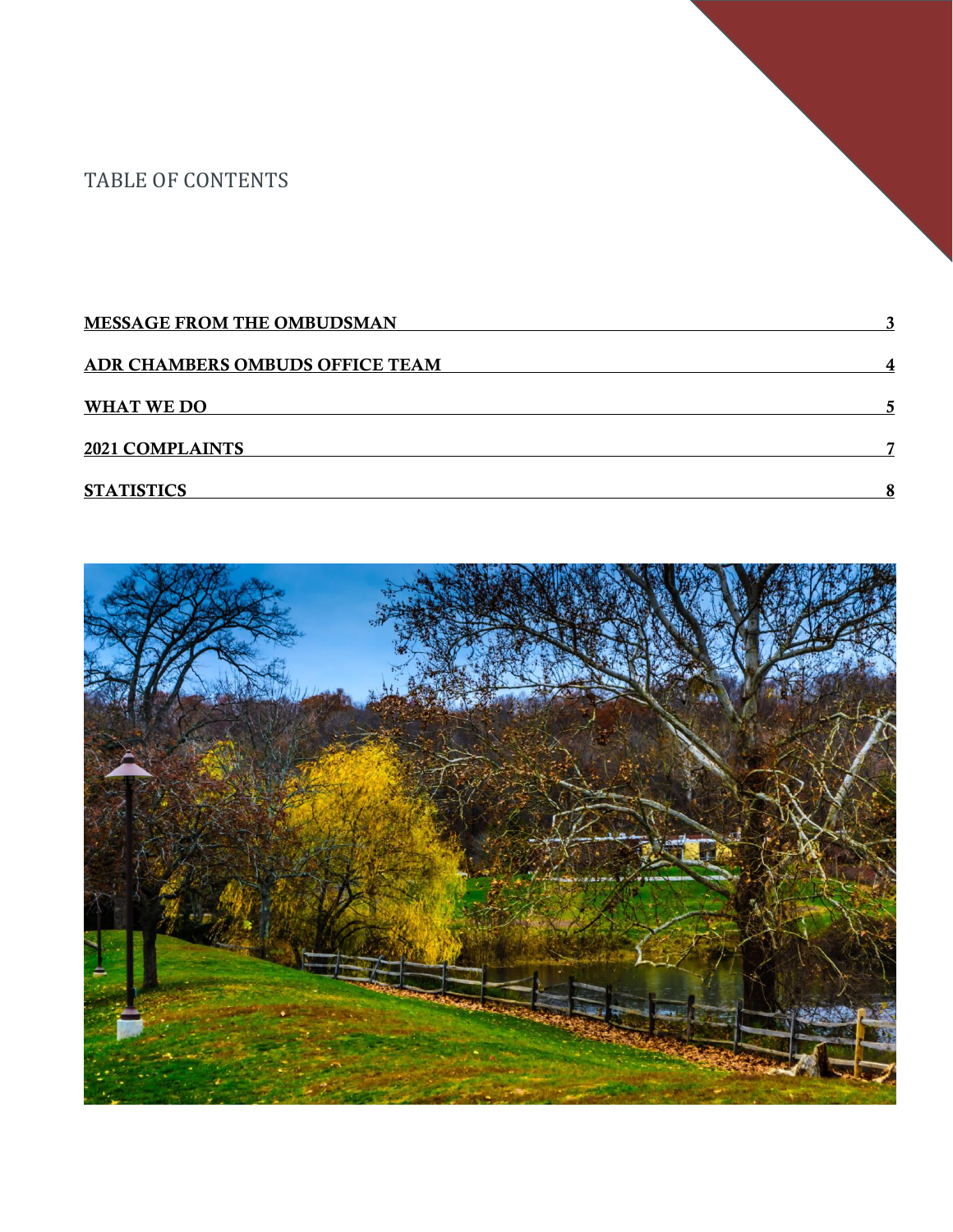# MESSAGE FROM THE OMBUDSMAN

I am pleased to provide our first Annual Report for the Regional Municipality of Durham. As a lawyer, the Ombudsman with the ADR Chambers Ombuds Office, and investigator, I am proud to use my professional skills and work with a dedicated team to serve a public good, helping citizens with their complaints about decisions made by municipalities that affect them.

ADR Chambers has been providing Ombudsman Services for the Municipality for approximately five years and provides Ombudsman Services to an additional 1.6 million citizens. ADR Chambers is an organization that provides dispute resolution services to citizens across Canada and internationally, also including Integrity Commissioner Services for the City of Brantford, Country of Dufferin, Durham District School Board, the Town of Fort Erie, the Town of Georgina, the Town of Grimsby, Haldimand County, the City of Kawartha Lakes, the City of Kitchener, the Township of Larder Lake, the Municipality of Leamington, the City of Markham, the Township of McGarry, the Regional Municipality of Niagara, the City of Niagara Falls, the Town of Niagara-On-The-Lake, the Township of North Dumfries, the Town of Orangeville, the City of Port Colborne, the City of Richmond Hill, the City of Timmins, the Toronto District School Board, the Township of Wainfleet, the City of Waterloo, the Waterloo Region District School Board, the City of Welland, the Township of Wellesley, and the Township of Woolwich. Our core business is providing ADR services (mediation, arbitration, investigation) and administering large-scale ADR programs, for both the private and public sectors.

I would like to thank our investigators and staff for all of their work and their commitment to ADR Chambers' values of impartiality, independence and fairness as well as their dedication to providing accountable and fair outcomes.

At ADR Chambers, we believe that every person we serve should feel they've dealt with a fair and balanced process. This is why in 2022 we are committed to continuing the quality of our service, including by seeking to facilitate resolutions between the parties. We look forward to the coming year and will continue to work towards our goal of providing the highest quality service to Canadian citizens through innovation, professionalism and responsiveness.

*Britt Warlop*

Ombudsman ADR CHAMBERS OMBUDS OFFICE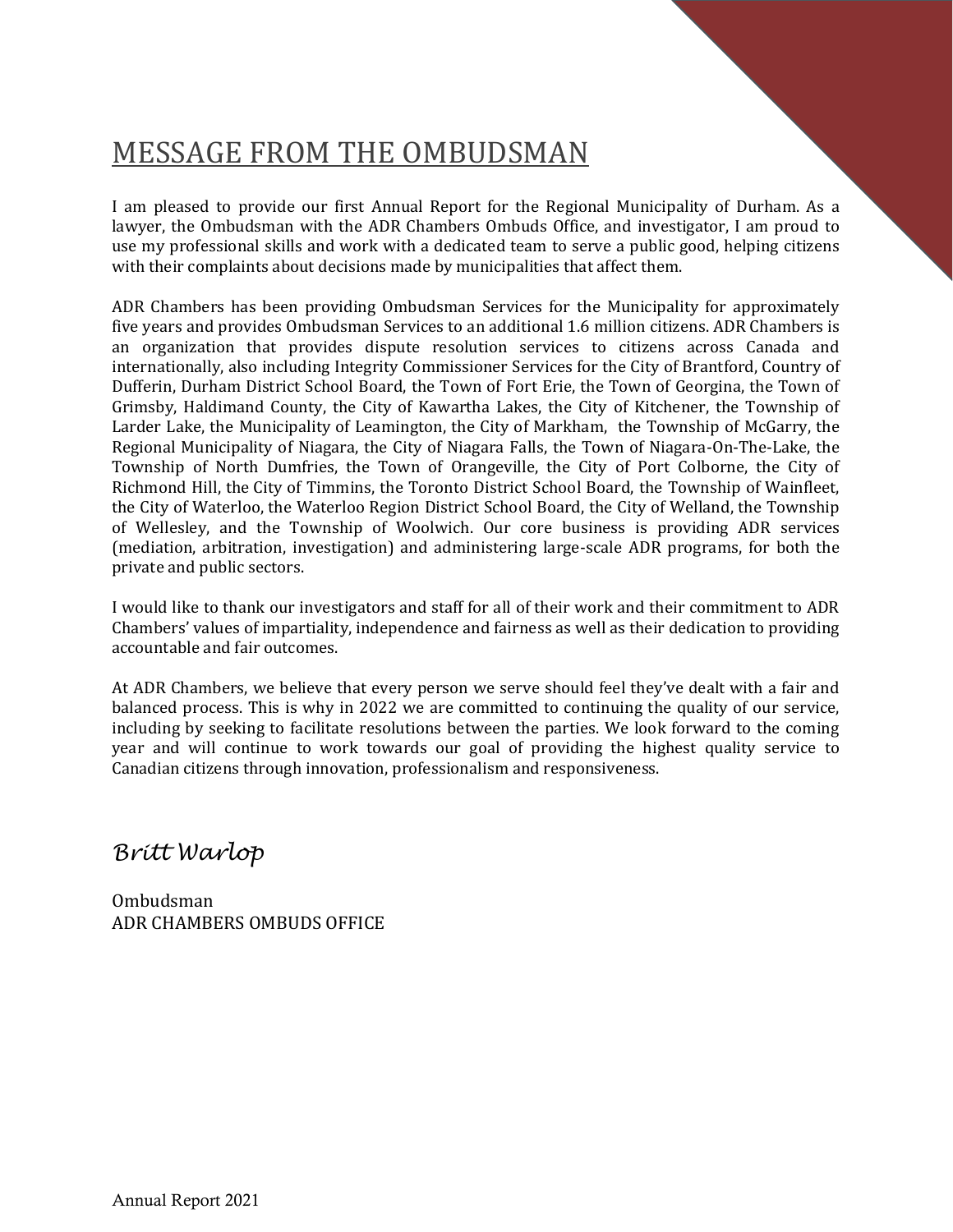# ADR CHAMBERS OMBUDS OFFICE TEAM

ADR Chambers Ombuds Office is headed by the Ombudsman, Britt Warlop. Britt is a lawyer who has been called to the Ontario bar and has experience in investigations and employment law. ADR Chambers Ombuds Office is also served by two Deputy Ombudsmen, Peter Maniatakis and Kayla Albin, who are both lawyers with extensive drafting and investigations experience. Two Bilingual Intake Coordinators support the office, Diane Menanteau, Bilingual Intake Coordinator— Communications and Marketing Lead, and Susan Felver, Senior Bilingual Intake Coordinator.

Additionally, ADR Chambers Ombuds Office has a roster of experienced investigators, who also have experience in law, dispute resolution, and complaint handling.

ADR Chambers Ombuds Office and its staff act in compliance with accessibility, privacy legislation, obligations of confidentiality, and applicable codes of conduct.

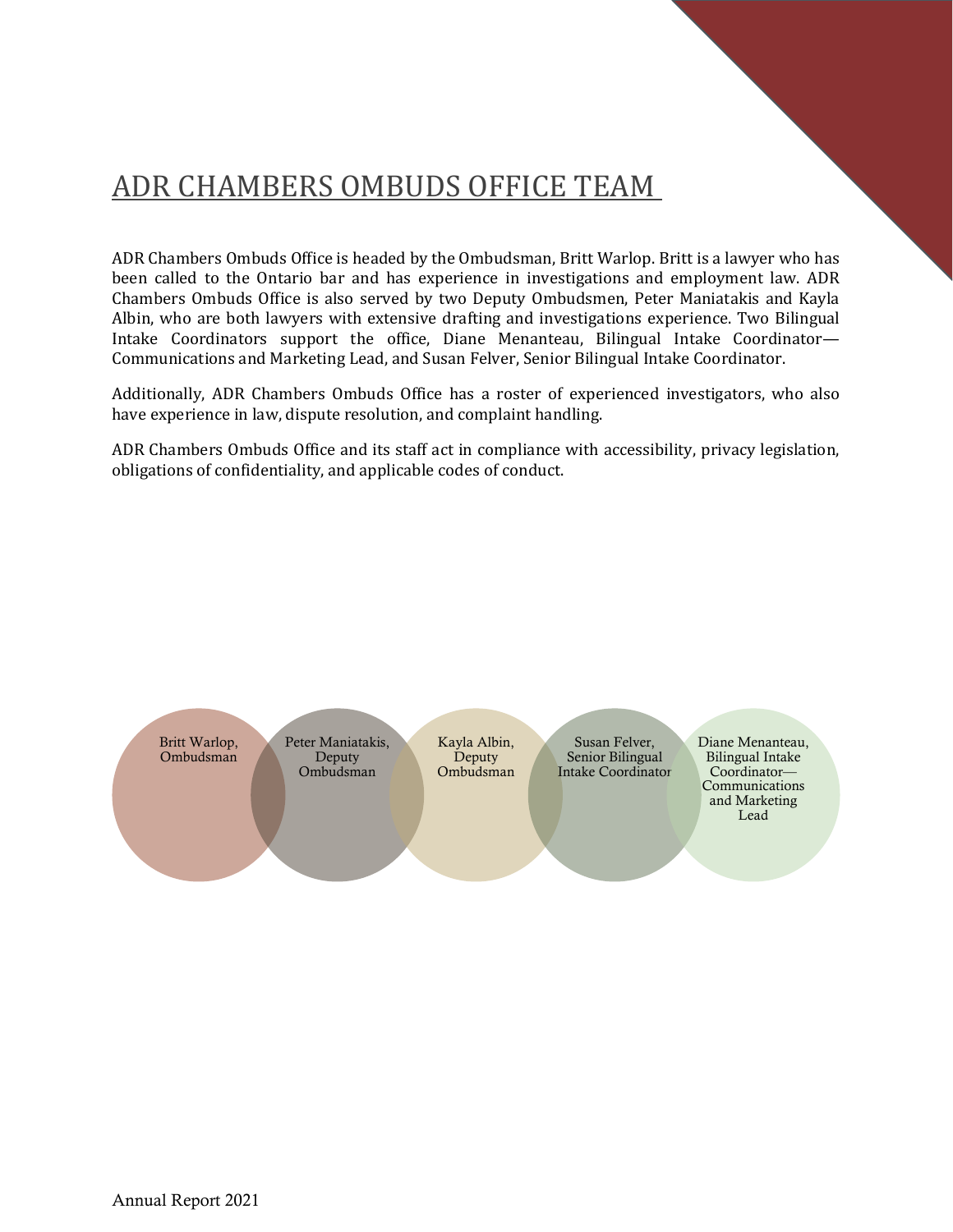# WHAT WE DO

ADR Chambers Ombuds Office reviews complaints brought by members of the public about the Municipality of Durham. We work with the Municipality of Durham to investigate and resolve complaints as part of the local complaint mechanisms. ADR Chambers Ombuds Office prides itself on its ability to ensure that citizens receive thorough and timely assistance with local issues in the community of Durham.

If a complainant is dissatisfied with the provision of services, a decision or recommendation made by the Municipality in the administration of municipal services, and the complainant has gone through the Municipality's internal complaint system and is not satisfied with the outcome, they may escalate their complaint to the ADR Chambers Ombuds Office. People may contact our office by phone, online and through the mail.

We investigate complaints with a view to resolving them either by agreement among the parties, or by issuing a report with analysis and conclusions, including any recommendations.

ADR Chambers Ombuds Office ensures all investigations are conducted in a fair, neutral, independent and confidential manner while respecting the rights and time constraints of the individuals involved.

### *Types of Complaints*

The types of complaints that may be submitted by complainants are varied, including complaints about the denial of services or the failure to provide a proper quality of service; complaints that the Municipality has made a decision that is not within their legal power to make; complaints that the Municipality has not followed the appropriate procedures in reaching a decision; and complaints that the Municipality has failed to take a certain action that it is required to take under its rules, procedures or by-laws.

### *Process*

Upon receiving a complaint, ADR Chambers Ombuds Office first considers whether it has the jurisdiction to investigate the complaint.

### *Situations where ADR Chambers Ombuds Office Will Not Investigate*

There are certain matters that are not within our mandate to investigate. These include:

- Matters that are not within the jurisdiction of the Municipality of Durham
- Complaints regarding the conduct of Municipality Councillors and closed meetings of Municipality Council
- Complaints regarding any decision, recommendation, act or omission of any person acting as a legal adviser to the Municipality or acting as counsel to them in relation to any proceedings
- Matters for which there is a right of appeal, under an Act, to a court or tribunal, unless this right has been exercised or the time to exercise this right has expired.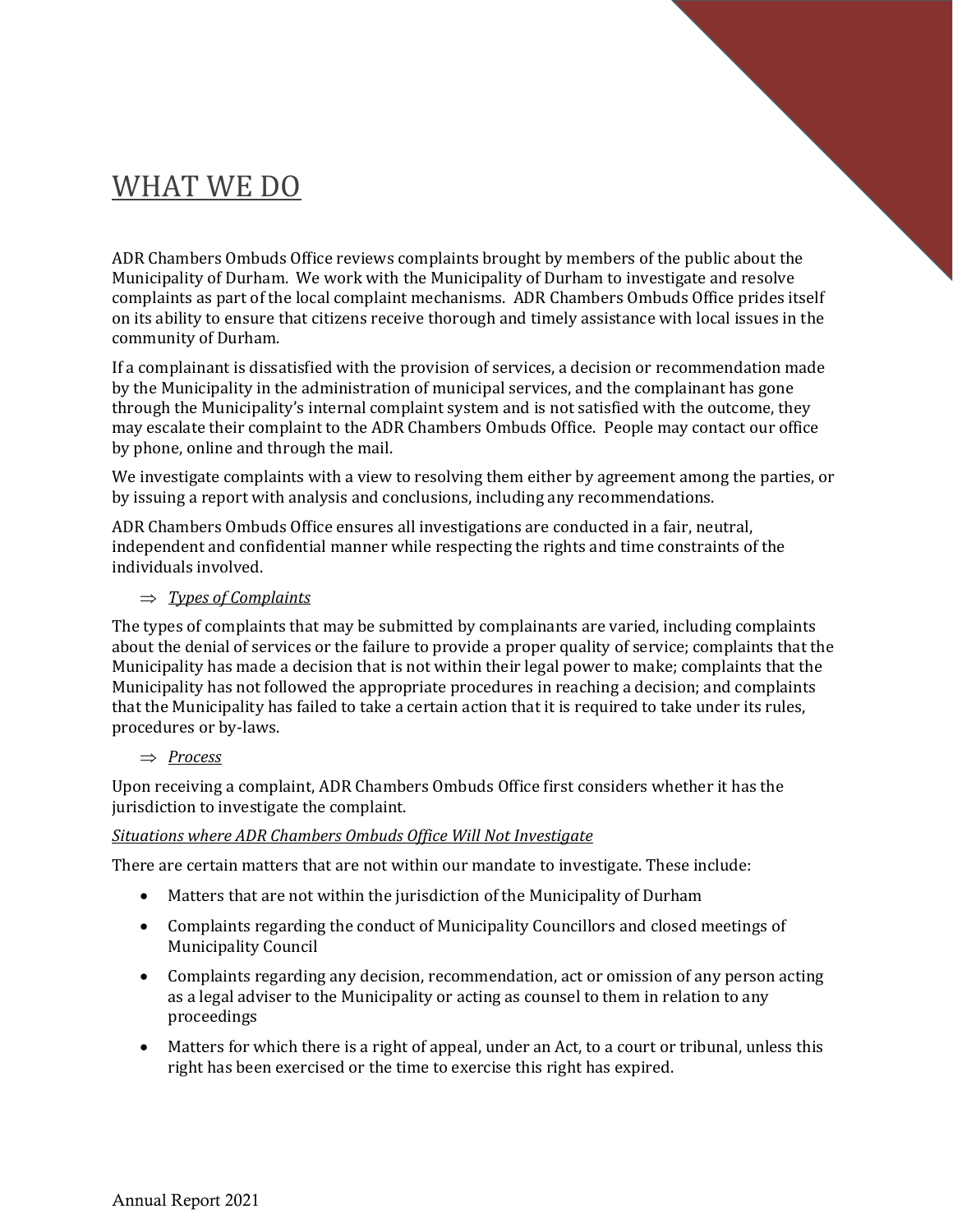We also cannot investigate where a complainant has not exhausted the Municipality's internal complaint procedures or where more than 12 months have elapsed from the completion of the Municipality's complaint process, unless the Complainant can establish that there were exceptional circumstances justifying the delay.

There are other circumstances where we may decide not to investigate, such as cases where the subject matter of the complaint is trivial or the complaint is frivolous or vexatious, or where we believe that having regard to all of the circumstances of the case, no further investigation is necessary.

If ADR Chambers Ombuds Office does not investigate a complaint for one of the above reasons, the complainant will be notified of this decision in writing and reasons will be provided. Whenever possible, referral information will also be provided.

### *Complaints Within ADR Chambers Ombuds Office's Mandate*

In cases where ADR Chambers Ombuds Office decides that it has the mandate to investigate, the Complainant and the Municipality are informed of the decision and the file is assigned to an investigator.

The investigator reviews the file and first considers whether a mediated resolution might be possible. Where possible, the investigator will seek to mediate a resolution. Where no resolution is possible, the investigator will proceed to gather information and ultimately draft a report containing a description of the complaint, the Ombudsman's findings, and a conclusion and recommendation.

In certain instances, such as cases where the Ombudsman concludes that the Municipality has acted appropriately, the report will indicate that the Ombudsman does not recommend that the Municipality take any action.

In other cases, the Ombudsman will recommend that the Municipality take certain action(s) to remedy a situation. Recommendations seek to achieve a satisfactory resolution of the complaint, however, all recommendations are non-binding.

Draft reports are submitted to the Ombudsman, who reviews the reports, along with another senior staff member. The reports are then circulated to both the Complainant and the Municipality, who are invited to provide comments. The Ombudsman and the investigator consider the comments and make any necessary changes to the report. The final report is then provided to both parties.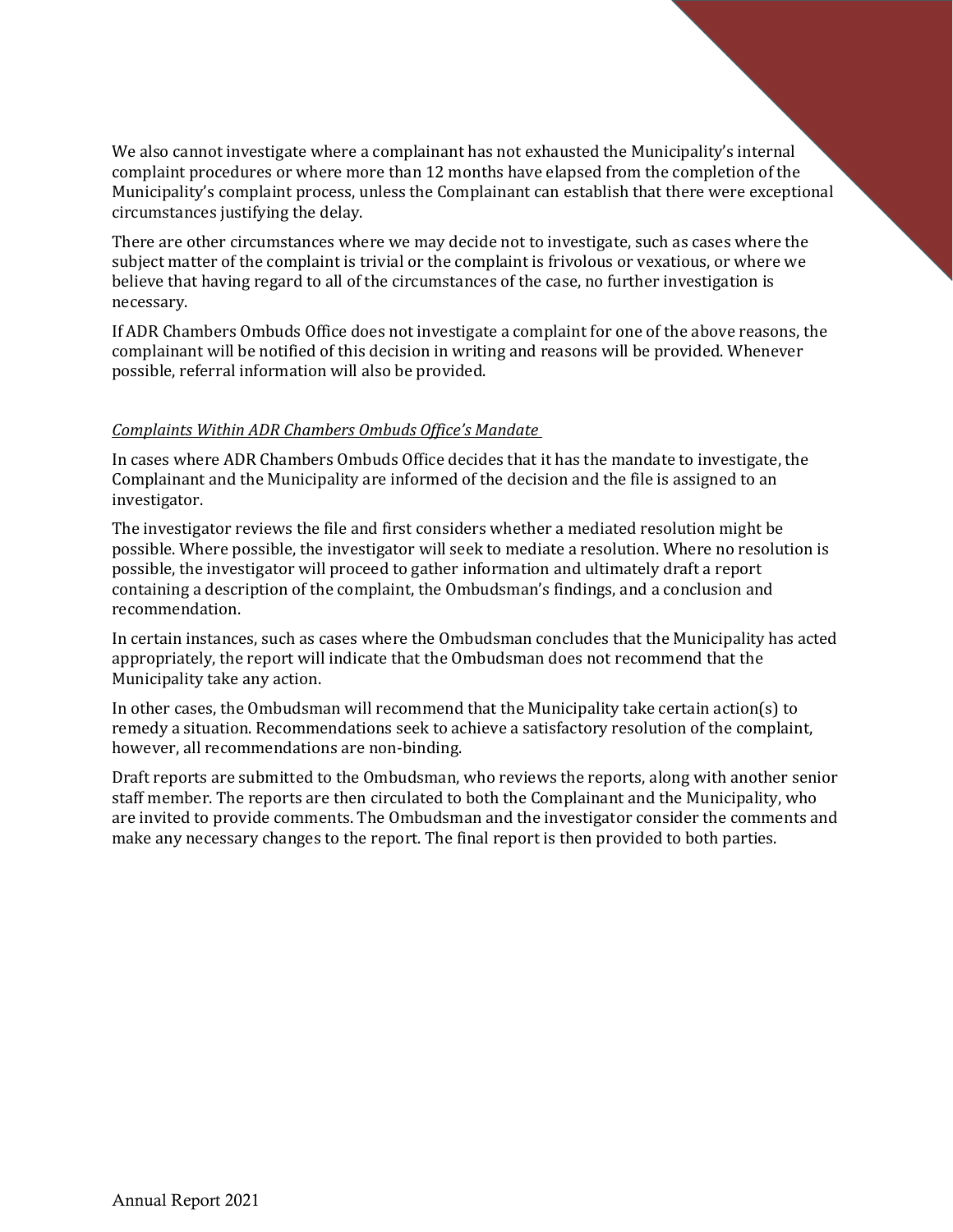# 2021 COMPLAINTS

ADR Chambers Ombuds Office received 12 contacts about the Regional Municipality of Durham. Contacts are instances when complainants contact ADR Chambers Ombuds Office, either by phone or through correspondence, expressing a possible interest in filing a Complaint and seeking information regarding the process. Complaints are not open until we have a completed and signed Complaint Submission Form.

Of the 12 contacts regarding the Municipality, 7 complainants have been advised that we require a Complaint Submission Form to be completed and submitted in order to proceed with their complaints, however, they have yet to submit the completed forms. Complaint Submission Forms are necessary in order to determine whether the complaint is within our mandate and to ensure that all parties are aware of and are prepared to abide by the confidentiality requirement. These complainants were also advised that complainants are first required to bring their complaint to the Municipality before escalating them to the ADR Chambers Ombuds Office, and if they had not already taken this step, they should do so. One complainant was referred elsewhere.

Out of the 12 contacts, 4 resulted in a Complaint file being opened. Three of these complaints were deemed to be outside our mandate and an Initial View letter was issued. One complaint was deemed outside our mandate on the basis that under our Terms of Reference, we may not investigate complaints regarding any decision in respect of which there is, under any Act, a right of appeal or objection to any court or tribunal. One complaint was deemed to be outside our mandate because the subject matter of the complaint legal entity that was not under the control of the Municipality. One complaint was outside our mandate on the basis that no further investigation was necessary based on the circumstances. One opened file was under review as of the end of 2021.

One complaint that was opened in 2020 and carried over into 2021 was closed this year. This Complaint was investigated and resulted in the issuance of a final report. The report contained a finding that the Region properly followed its required procedures under the Region's Purchasing By-Law.

There were no active investigations as of the end of 2021, however, there was one file under review.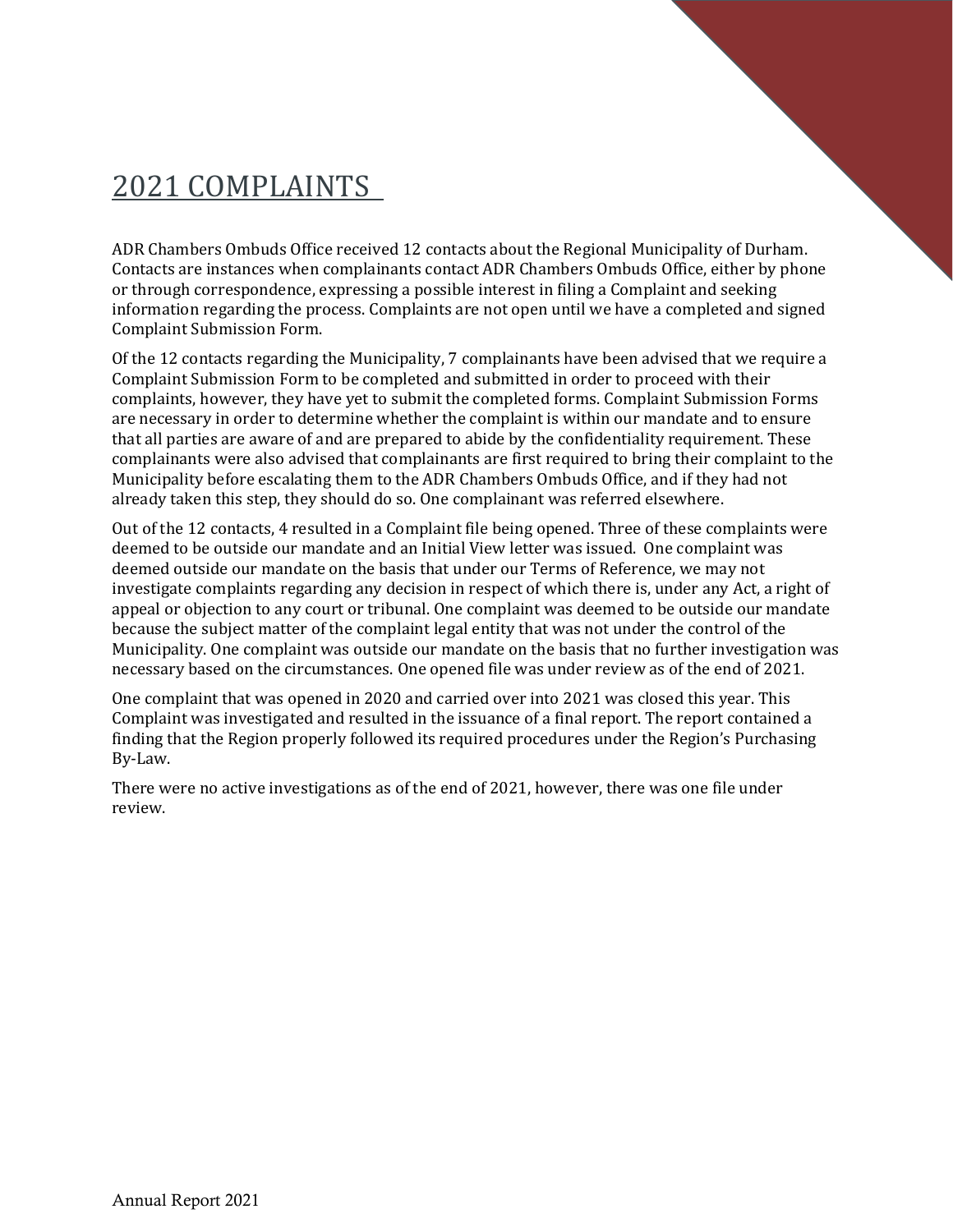# **STATISTICS**

Out of the 12 complaints made to our office, 7 potential Complaints are pending the return of our intake documents, 3 were outside our mandate, 1 complaint was referred elsewhere, and 1 complaint was under review.

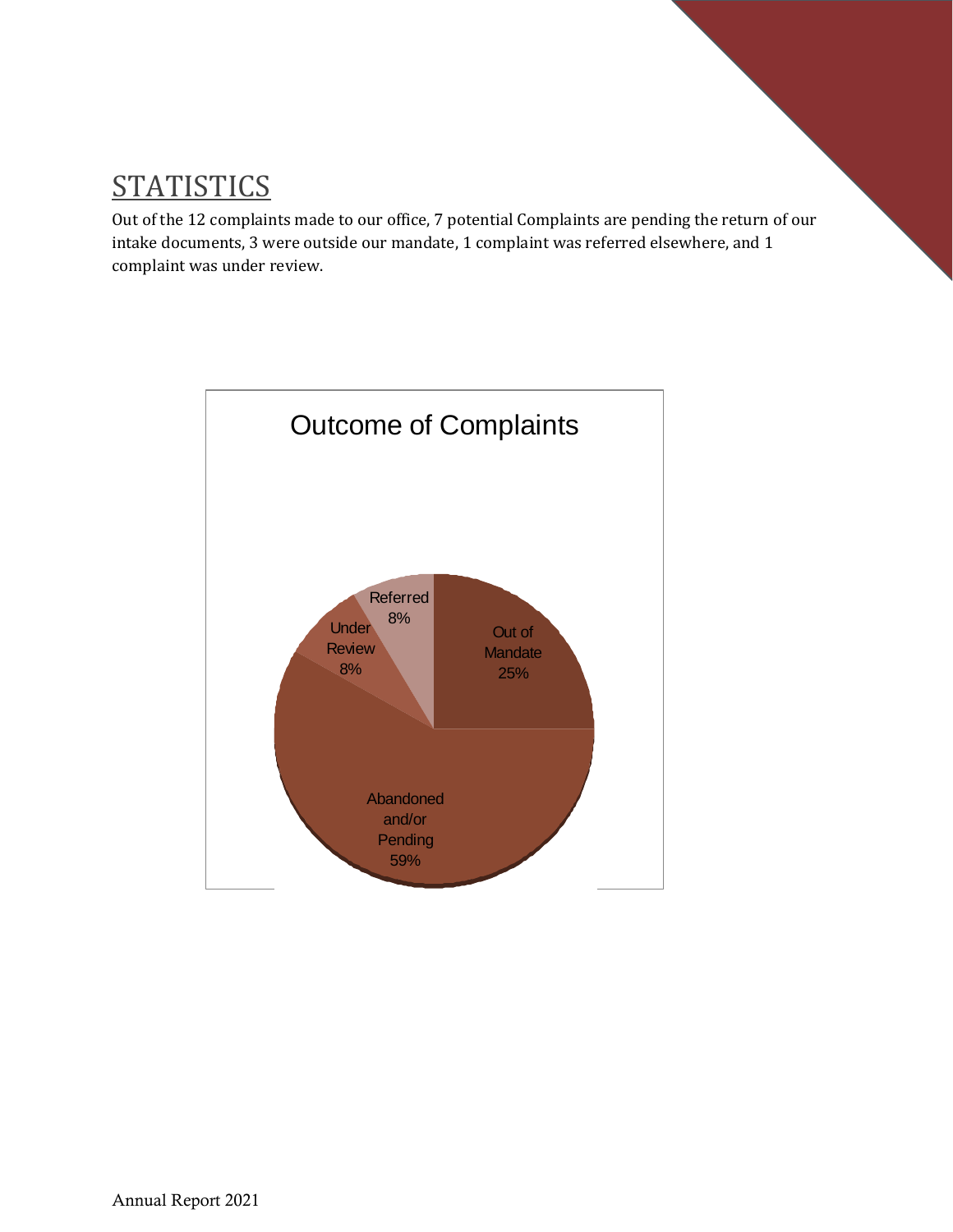